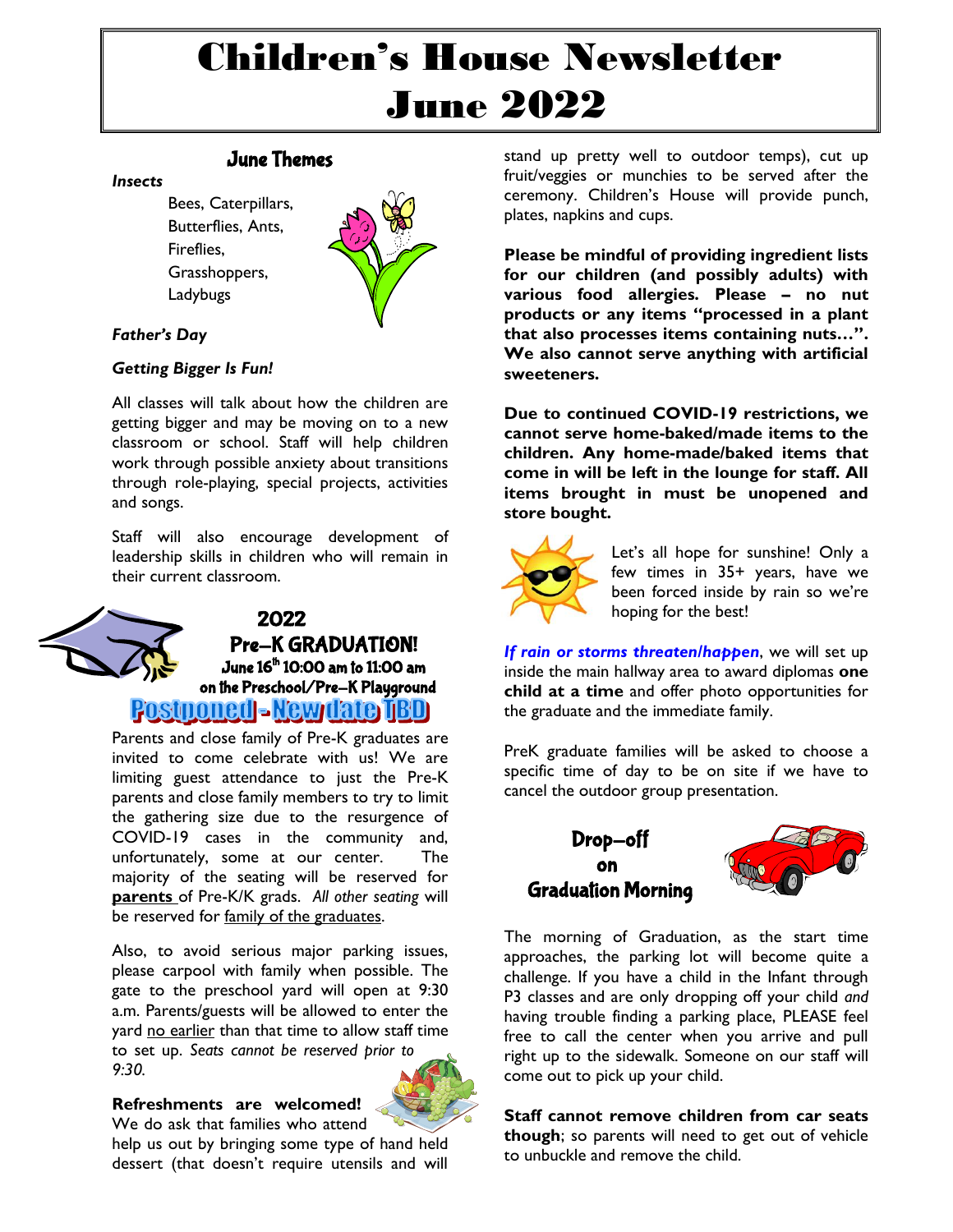## More June Upcoming Events…

#### **6/6/22 -6/15/22 Parent/Teacher Conferences (Tods - K)**



It's conference time! Conferences can be held in person before or

after hours or by phone. Please ask your child's teacher for dates/times that the teacher is available. Each room (Toddlers through K) should have a sign-up sheet posted very soon.

If you are unable to meet with your child's teacher during the conference period, and you still wish to make an appointment, *please* feel free to do so at any time convenient to both you and the teacher.

Please recognize that teachers have some restrictions on their availability but will make great efforts to arrange a time for any parent who would like to meet.

**Conferences are** *especially* **important for parents of children who will be transitioning this summer - either to a new age group within the center or to a new school altogether.** 

This parent/teacher time without the distractions of goings-on at drop-off or pick-up helps parents to gain a better, more detailed understanding of their child's skill levels in all areas of development and is a great time to set new goals for the coming year that the teacher can implement or share with your child's new teacher.

We also appreciate any feedback parents can give us about their experience thus far at the center and welcome suggestions for activities or special planning for the upcoming new school year.

**6/17/22 Staff Professional Development Day**



## **6/19/22 Happy Father's Day!**



**6/19/22 Happy Juneteenth!**

# Summer Fun Begins on 6/20/22!



We will take out the sprinklers; spend more time outdoors doing activities, and welcome new friends

into the program. Children can bring *labeled* swimsuits, towels and full coverage water shoes (no flip flops or crocs) in a bag **other than plastic**. Please let your child's teacher know if you prefer your child be changed into regular clothes prior to pick-up.

Staff will apply sunscreen **in the afternoon** if the parent has supplied it and the appropriate form is signed in the child's file.

*Parents are asked to apply the first coat in the morning. Staff will only be responsible for afternoon applications.*

# Withdrawing This Summer?



If your child will be

withdrawn this summer, remember that your last week's tuition has already been paid. Please contact Pam Frogameni at 782-4448 between 9:30 and 4:00 or through email at:

[pfrogameni@childrenshouseinc.org](mailto:pfrogameni@childrenshouseinc.org) if you have questions regarding your account balance.

If withdrawing this summer, in **January 2023**, feel free to contact Pam Frogameni to have a statement mailed to you regarding the total amount paid in for child care in 2022.

**Statements are only mailed out to withdrawn families** *when requested* **in January**.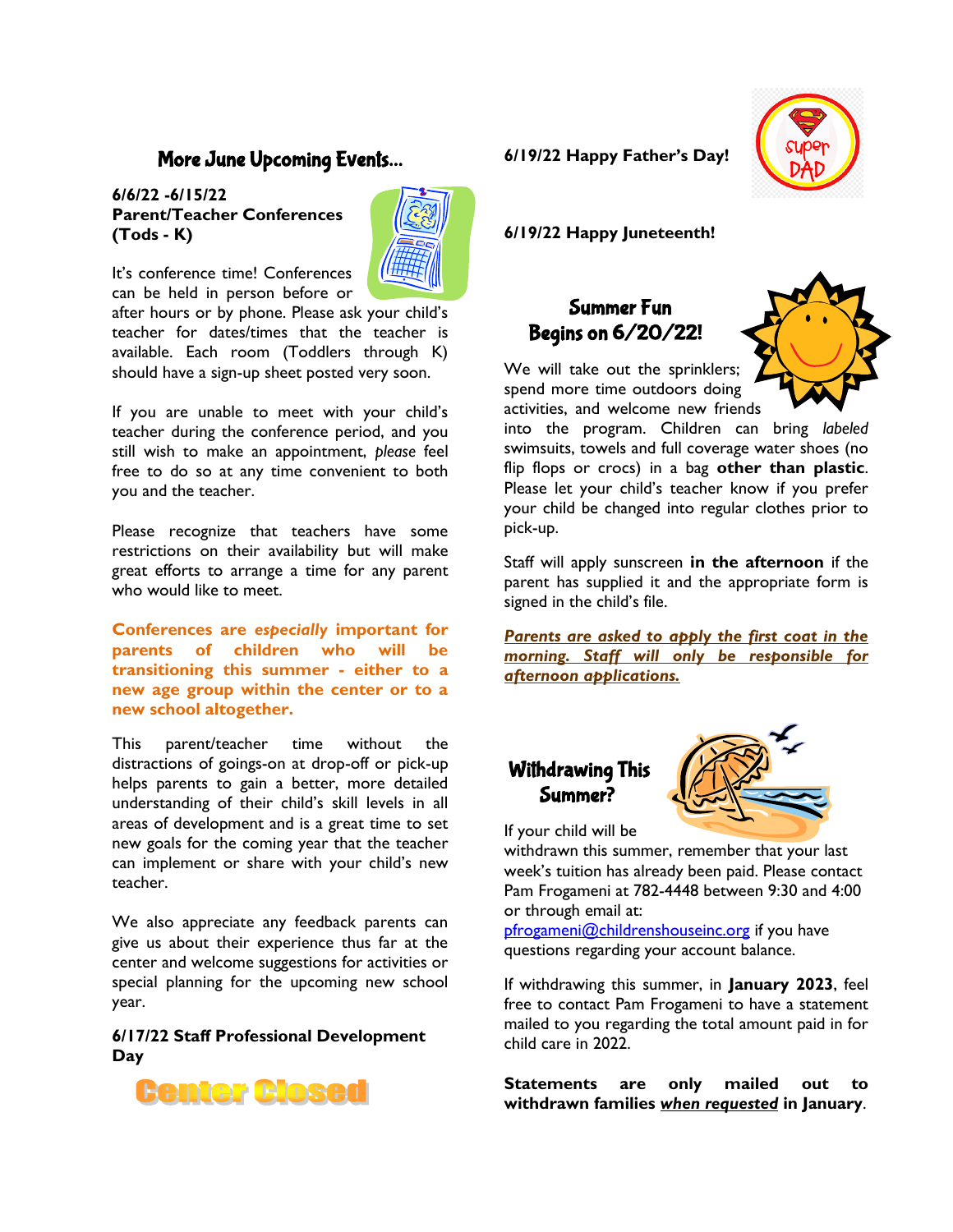

## Transitions

Parents and children will be notified 1-2 weeks prior to the date their child will be placed in a new classroom. In previous years, last minute changes were difficult when parents and children were locked into a date very early in the summer.

As parents are informed of changes, they are encouraged to make an appointment with their child's new teacher to discuss the transition and exchange information.

If your child will be transitioning to a new classroom or school, try to avoid talking about how much he/she will miss their current teacher, how they will have to learn certain things or behave a certain way to be "big enough to move". These types of comments only cause more anxiety for children. Also, do your best not to show anxiety yourself…it makes the transition that much more intimidating.

In all cases, do your best to put a positive "spin" on all conversations with your child regarding transitioning – especially if you anticipate difficulty.

# Safety on the Playground

We require that children and staff wear sneakers (or some type of fully closed shoes) on the playgrounds to protect their feet



from mulch and pea stones and also to give them enough "grip" on the climbing structures. If children feel they must wear sandals to school, please send in (labeled)



sneakers for them to change into before going outdoors.

Beginning on 6/20/22, for outdoor water play, we need the children to wear full coverage water shoes as opposed to flip-flop or croc type

footwear. *Also important* is to let the staff know if your child has ear tubes or any other medical situation that might be impacted by outdoor water play.

# Children's House Website

[www.childrenshouseinc.org](http://www.childrenshouseinc.org/)

## We Have Slots Becoming Available!

**Please let friends, neighbors, family members and co-workers know we expect to have slots available this summer and possibly into early September. We have opened our third Infant room now and are currently filling the last 3 slots along with one slot in Infant 2 available late this month.** 

**We also anticipate 3 openings in Infant 1 and 2 later this summer and we'll be expanding our Toddler availability as well.** 

**Children's House has a** *fully accredited* **full day (9-hrs/day) Kindergarten program. If you don't want to have to arrange after school care and transportation, please consider staying with Children's House for Kindergarten!**

**Refer a new family\*…after one month of enrollment (excludes summer only enrollment), you will receive a special "Thank you" from us!**

> **Children's House accepts Seven Hills vouchers for Kindergarten.**



\*Referral bonus does not apply to state subsidized slots

## Special Thanks to our Children's House Staff

As we close out another school year and approach the summer months, we would like to take a moment to express our sincere appreciation to those on our staff who work so hard work and dedicate so much of their time and attention to our

school and your children each and every day. We are still dealing with restrictions and hiring challenges and despite this, so many on our staff come through for us in a big way. We are so grateful!!